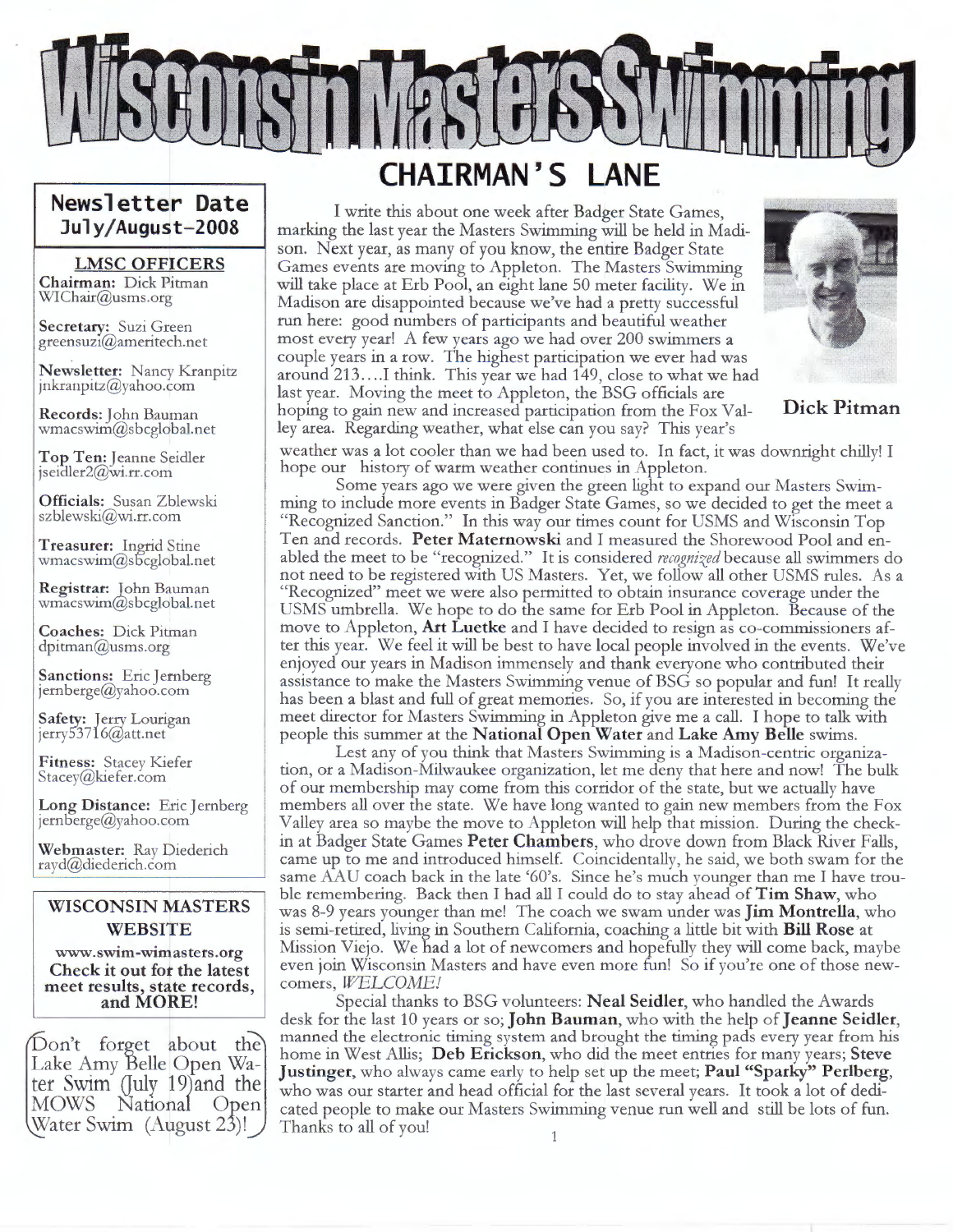### **YMCA Masters National Championships Ft. Lauderdale, FL, May 15-18, 2008**

Jeanne Seidler

Eleven WMAC swimmers, representing three Wisconsin YMCAs, traveled to Ft. Lauderdale to compete in the 2008 YMCA Masters National Championships held at the International Swimming Hall of Fame pool. There were 558 swimmers from 52 YMCAs registered for the meet.

Every WMAC swimmer had a great time in what was a truly great location. The weather was sunny and in the 90 degree range. The pools were cool and refreshing. The competition finished by 2 PM every day. This allowed some of us swimmers to enjoy a late lunch at Bubba Gumps Shrimp (mmmmm) and others to catch a nap or some sunshine before going out in the evening. Several swimmers enjoyed the Saturday night meet social which was a dinner cruise. And, every swimmer took home at least one medal so no one went home empty handed!

WMAC swimmers broke 13 state records, twelve YMCA Masters records, and one USMS national record! Geoff Mykleby broke the published USMS Men's 50-55 100 yd backstroke national record of :58.54 by swimming :58.34 in the event. Unfortunately there was another record breaking swim in the same event, so Geoff s 100 backstroke swim will not be published in the 2009 Rule Book. But, Geoff s swim IS published on the USMS website under the Competition Tab, Pool Records for this season. It is amazing that one individual could break two different USMS records just two weeks apart. Geoffs 50 yd backstroke record set in Austin still holds as it was not broken at the YMCA meet.



**Suzi Green, Tim Potter, Jeanne Seidler, Fred 'Salzmann,** and **Laurie Alioto** (left to right) enjoy some sunshine and warmth between events at the YMCA Masters Nationals in<br>Ft. Lauderdale, FL, in May. Suzi, Tim, Fred, and Lau**rie,** swimming in the 45+ age group., comprised the YMCA of Dane County's 200 free and 200 medley relays at the YMCA National Meet.



Another meetanother few records broken by **Geoff Mykelby!** 

Eight YMCA National records were set by **Laurie Alioto** (4) and **Jessica Connors** (4). **Geoff** and **Laurie** also surpassed National Record times while finishing second in the 100 back & 100 IM (Geoff) and 200 back (Laurie).

The thirteen WMAC records were broken by **Laurie** (six), **Jessica**  (four), **Kiki Day** (one), and **Geoff** (two). There were also seven first place swims by Laurie, six by Jessica, and one by Geoff. All-in-all we had some great sunshine, some great dinners, some great swims, and generally enjoyed the entire event.

Kudos to **Laurie Alioto ... the** new Brett Farve of swimming. Every time she had a close race her superpowers kicked in and she would-win in YMCA National record time in a dose finish. What a great competitor! What fun it was to watch Laurie compete in some very close races with Debbie Cavanaugh.

My nomination for highest personal achievement at the meet goes to **Tim Potter.** Tim completed his first ever 200 butterfly. Can you imagine, picking the National meet to do a 200 of a stroke for the first time! What courage! Tim swam with great determination and with everyone on the sidelines pulling for him. He finished the race and took horne a 5th place medal for his efforts along with the satisfaction of completing a personal challenge.

Whenever a national meet is held close to home I recommend taking advantage of the opportunity to attend. While the majority of swimmers are really, really, good there is still a place for the non-elite at the meet. The meet always has some waiting time between events, so there is an opportunity to get to know the other WMAC swimmers who are at the meet. One also meets swimmers from other LMSCs. Many of the same swimmers go to the national meets, so it is always an opportunity to renew acquaintances. Fi- nally, there are a lot of other swimmers to learn from at the meets. One gets to observe really good swims and techniques. Swimmers compare workouts and share hints and tips. As a side benefit, with time permitting, there may be some sightseeing to do in the location. I always leave a national meet enriched by the experiences. If you're planning your vacations for 2009 consider attending the USMS SCY Nationals in Fresno, CA, and/or the USMS LCM Nationals Aug 6-10, 2009, in Indianapolis. Indy is a relatively short 275 mile drive from Milwaukee. The next YMCA Nationals is scheduled for April 16-19, 2009, in Ft. Lauderdale. And don't forget about the 2008 USMS LCM Nationals in Portland, OR., August 14-17!



Wiscon Laurie Alioto left her nark in the Hall of Fame Pool setting 4 new National YMCA marks and 6 new Wisconsin State records.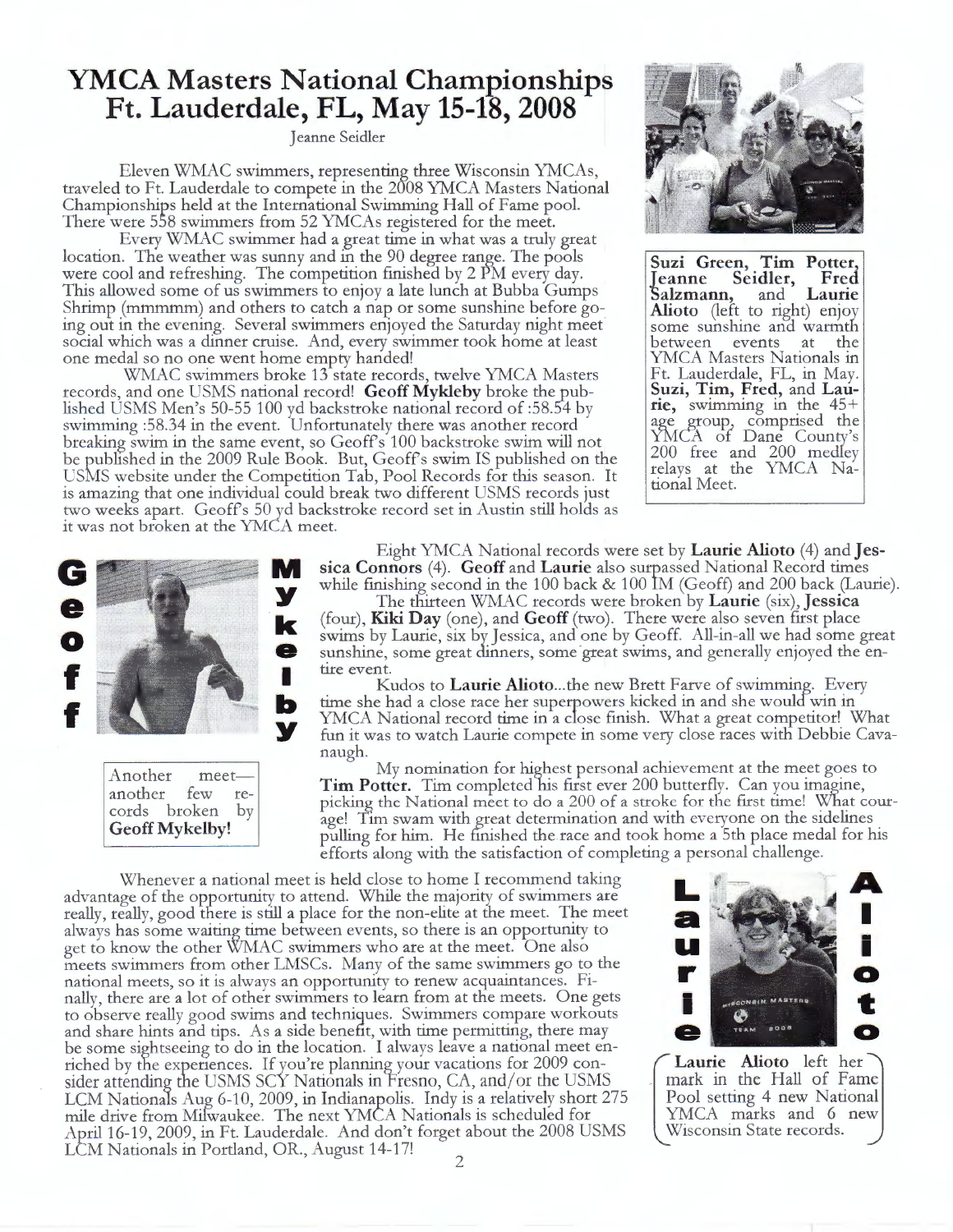

| <b>Jessica Connors 22</b> |              | <b>Kimberly Von During 29</b> |            | Kimberly Fitzgerald 47   |           | Suzi Green 46           |          |
|---------------------------|--------------|-------------------------------|------------|--------------------------|-----------|-------------------------|----------|
| 1st $200$ free            | 2:07.38      | 4th 50 free                   | :26.09     | 7th 50 free              | :28.65    | 11th $50$ free          | :32.34   |
| 1at 50 back               | :28.21       | 5th 100 free                  | :57.48     | 6th 100 free             | 1:03.36   | 11th $100$ free         | 1:13.56  |
| 1st 50 breast             | $:31.13**$   | 4th 200 free                  | 2:03.43    | 3rd 200 free             | 2:15.16   | 9th 200 free            | 2:42.82  |
| 1st 100 breast            | $1:06.47**$  | 4th 500 free                  | 5:40.63    | 3rd 500 free             | 6:01.46   | 11th 500 free           | 7:11.88  |
| 1st 200 breast            | $2:24.14**$  | $4th 50$ fly                  | :28.33     | 8th 50 fly               | :32.14    | 10th 1000 free          | 15:03.57 |
| 1st 100 IM                | $1:00.41**$  | $3rd$ 100 fly                 | 1:02.46    | 8th 100 IM               | 1:14.54   | 9th 1650 free           | 24:47.64 |
|                           |              |                               |            |                          |           |                         |          |
|                           |              | 4th 100 IM                    | 1:05.51    | 3rd 400 IM               | 5:37.23   | 14th 100 IM             | 1:30.09  |
| Laurie Alioto 50          |              |                               |            |                          |           | 8th 200 IM              | 3:15.10  |
| 1st $500$ free            | $5:48.08**$  | Kiki Day 56                   |            | <b>Jeanne Seidler 61</b> |           |                         |          |
| 1st 1000 free             | $11:45.60**$ | 7th 50 free                   | :32.02     | $11th 50$ free           | 1:06.52   | <b>Phyllis Smith 54</b> |          |
| 1st 1650 free             | 19:51.83**   | 5th 100 free                  | 1:10.22    | 14th 100 free            | 2:27.12   | 9th 200 free            | 4:08.96  |
| 2nd 200 back              | $2:27.11*$   | 4th 50 back                   | :38.23     | 13th 200 free            | 5:16.31   | 13th 500 free           | 10:34.72 |
| 1st 100 fly               | 1:06.11      | 4th 100 back                  | $1:22.10*$ | 11th 500 free            | 13:34.47  | 10th 50 $fly$           | 1:02.49  |
| 1st $200$ fly             | $2:24.32**$  | 5th 50 $fly$                  | :38.35     | 7th 1000 free            | 27:55.07  | 8th 1000 free           | 21:45.48 |
| 1st 200 IM                | $2:28.17*$   | 6th 100 IM                    | 1:22.66    | 10th $50$ back           | 1:12.46   | 13th 100 IM             | 2:11.80  |
| 1st $400$ IM              | 5:15.96      |                               |            | 11th $100$ back          | 2:39.77   |                         |          |
|                           |              | Tim Potter 52                 |            | 9th 200 back             | 5:15.07   |                         |          |
| Fred Salzmann 75          |              | 1:24.19<br>12th $100$ free    |            |                          |           | $^{\circ}$              |          |
| 10th 50 free              | :45.62       | 12th $500$ free               | 8:55.95    | Geoff Mykelby 55         |           |                         |          |
| 6th 100 free              | 1:41.02      | 4th 1650 free                 | 31:57.35   | 2nd 50 back              | :28.02    |                         |          |
| 4th 200 free              | 3:39.84      | $10th 50$ back                | :42.84     | 2nd 100 back             | :58.38*   |                         |          |
| 4th 500 free              | 9:35.12      | 11th 50 breast                | :41.36     | 1st 200 back             | 2:14.07#  |                         |          |
| 3rd 1000 free             | 18:51.77     | 13th 50 $fly$                 | :39.24     | 2nd 50 fly               | :26.44    | * New State Record      |          |
| 5th 50 back               | :50.44       | 5th $200$ fly                 | 4:39.36    | 2nd $100$ fly            | $:58.72*$ |                         |          |
| 4th 100 back              | 1:51.49      | $12th 100$ $\text{IM}$        | 1:31.47    | 2nd 100 IM               | :59.89    | ** New State and        |          |
|                           |              |                               |            |                          |           | National YMCA           |          |
| 6th 200 back              | 3:54.65      |                               |            |                          |           | Record                  |          |

Congratulations to **Jessica, Laurie, and Geoff** for setting new Wisconsin State records as well as new YMCA National records(\*\*); to Kiki, Geoff, and Laurie for their new Wisconsin state records(\*), and to Geoff for his new YMCA National record(#)!

### **YMCA SCY National Relay Results forWMACers**

**Mixed 45+ 200 Free Relay**  YMCA of Dane County 15th 2:22.50 Suzi Green Tim Potter Fred Salzmann

**Mixed 45+ 200 Medley Relay**  YMCA of Dane County 13th 2:39.43 Fred Salzmann Tim Potter Laurie Alioto



**Tim Potter**  is **all** smiles after success f u 11 y comp leting his first ever 200 fly at the YMCA Nationals.

# New National YMCA Record



**Jessica Conners** 

**Jessica** is a relative newcomer to WMAC. A product of powerful D III Kenyon College she is the new masters coach at Schroeder , very enthusiastic about WMAC swimming and getting people in her program to the level where they will want to compete. Welcome aboard, **Jessica,** and congratulations on your national Y and Wisconsin state record setting swims at the YMCA Nationals!

# **\..ake Amy Belle**

You STILL have time to get to the Lake Amy Belle Open Water Swims  $(1/2)$ mile or 1 mile) to be held on Saturday, July 19, 2008, at 11:10 AM in Lake Amy Belle. This is a NÍCE, CLEAN, WEED FREE, CLEAR lake with a triangle course set-up. Once around for the  $1/2$  mile, twice around for the mile. Refer to the May-June issue of the WMAC newsletter for more details and directions to Camp Minikani in Hubertus where the race starts or contact **Eric Jernberg** at 414-44 3-6460 or **jernberge@yahoo.com.**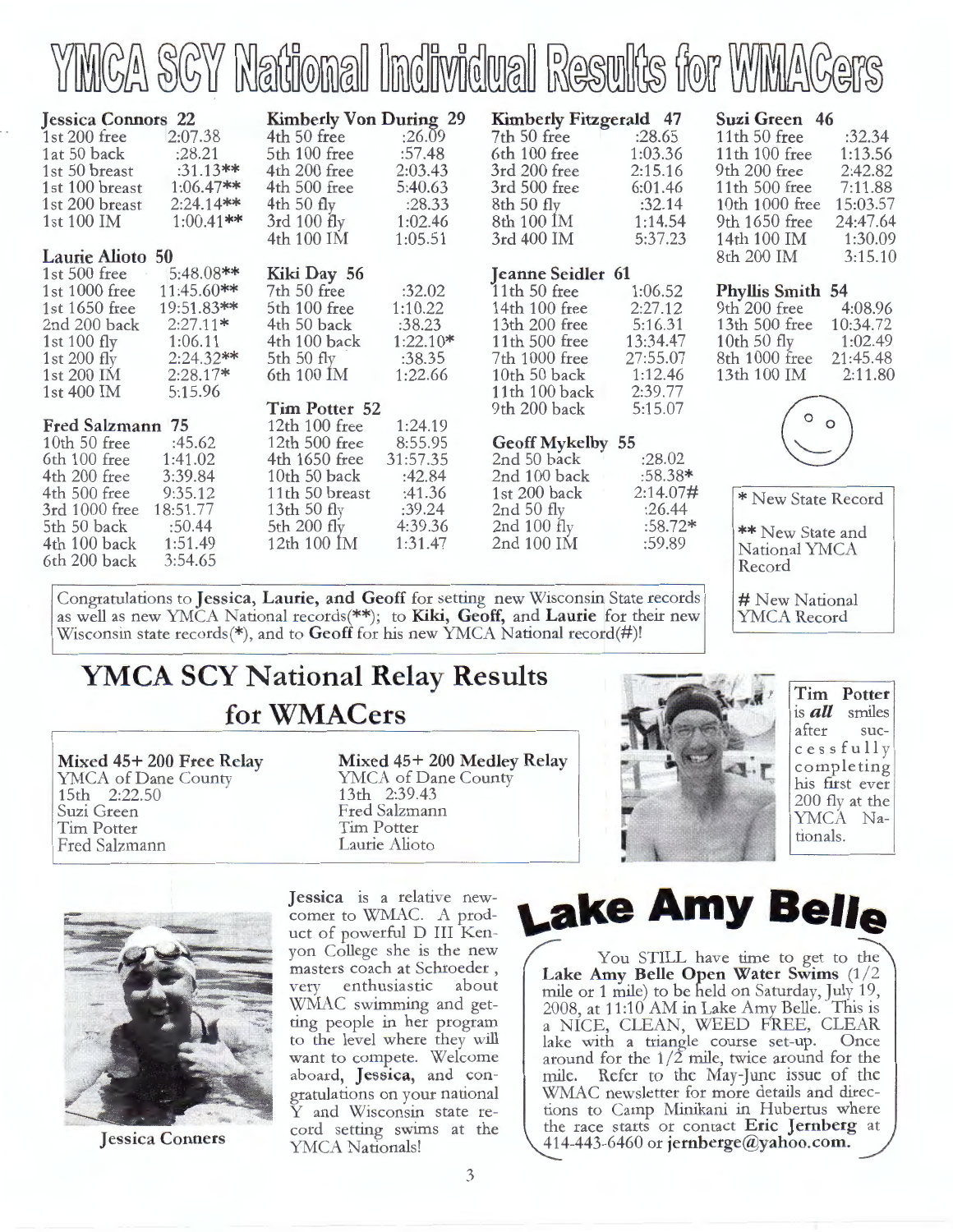## **A. Note From NancY**

Nancy Kranpitz

It is difficult to put into words the excitement I was experiencing when putting together the May-June issue of our Wisconsin Masters Newsletter. I was still on quite a high from our great team experience in Austin and I wanted to share as much of that meet as possible, through words *and*  pictures, with those of you who were not able to actually be there. Unfortunately, my use of so many pictures (thanks to our "unofficial photographer" **Trina Schaetz)** created a huge problem when trying to e-mail the completed newsletter to John Bauman (for our e-mail recipients) and Fedex/kinkos (for our snail mail recipients). And of course the problem is exacerbated by the fact that I must work with dial-up internet up here in the northwoods. Anyway, the point of this "note" is to just let our membership know that in the future, while there will be fewer pictures in the newsletter, it is *only* because of the issues involved in publishing the newsletter. It has no bearing on the importance and/ or significance of the stories being reported! *However*, this does not mean you should discontinue sending me pictures! I always have a need for a variety of pictures—head shots, action shots, relay team members, socializing after the event-you name it. Just be patient! If your photo doesn't appear immediately it most likely will appear in a future edition of our newsletter. Thanks to all who have contributed in the past and please remember, I still need your help!

# **IOWS - NAT**

Lest anyone forget—this year's **Madison Open Water Swim** is a designated **USMS N ational Event!** With five years of experience behind him **Dick Pitman** and his crew of volunteers will be hosting a 2.4 mile national championship race as well as non-championship 2.4 mile and 1.2 mile races in Lake Monona beginning at Law Park. The race will be over the same course used during the Madison Ironman Triathlon. The complete entry information and entry form were in the last issue of our newsletter. Lost yours? Go to active.com- you can also get there thru a link on our WI Masters website (www.swimwimasters.org.) Snail mailers- no internet access? Call Dick at 608-242-8125 (w) or 608-770-2307 ©. Participants must be fully registered USMS members, entry fee is \$30 if received prior to Aug 9 and \$50 if received after August 9 and before August 14. *There w ill be no r egistration on the day of the r ace!* 

**VOLUNTEERS:** According to Dick a lot of the needs have been or are in the process of being met. *However .... extra* bodies and hands won't be turned down! Call Dick at the above listed phone numbers or email him at dickpitman@hotmail.com. There are lots of areas to be covered—from registration, body marking, marshals, parking, concessions, set up, clean up, kayak patrollers, awards, and more. Let's make sure that those who come to a national meet in

# **oon't Dela, Enter Today**

Check out our website for information about both the Lake Amy Belle and the MOWS (National) Open Water swims!



*Please Please Please!* When you **MOVE** be **SURE** to let our Registrar **John Bauman** know! Send your change of address to John via e-mail at: wmacswim@sbcglobal.net or via snail mail to 11917 W. Rainbow Ave, West Allis, WI 53214-2166. Lately John has been receiving notice of address changes via the national office when your USMS Swimmer Magazine fails to get forwarded. This is *backwards!* Yes-moving is stressful and all. But *please* take that extra minute to apprise John of your new address and then HE will let the national office know! Thanks-in advance!

### **Toyota/Dara Torres Swim Clinics**

#### Tracy Grilli

As part of their sponsorship of swimming, Toyota is working with USMS to conduct a number of clinics featuring *Dara Tor***res!** As many of you know, Dara recently secured a spot on an unprecedented 5th Olympic Swim Team. What you may not know is Toyota is a proud sponsor of USA Swimming and of Dara. Because of this partnership, Toyota has offered to sponsor a number of Masters Clinics led by Dara. Toyota will be selecting **the host clubs based upon the number of requests on their web site.** All you have to do is click on the Toyota/Dara Torres link below and let Toyota hear from you and your club. *(List WMAC as your club please!)* The club that generates the most requests may be getting a visit from one of the most decorated Olympic swimmers in History! Don't miss this opportunity! Click on this website today and register. Help Wisconsin Masters Swimmers take advantage of this great opportunity!

Http: //www.toyotaswimming.com/ mastersswi mming/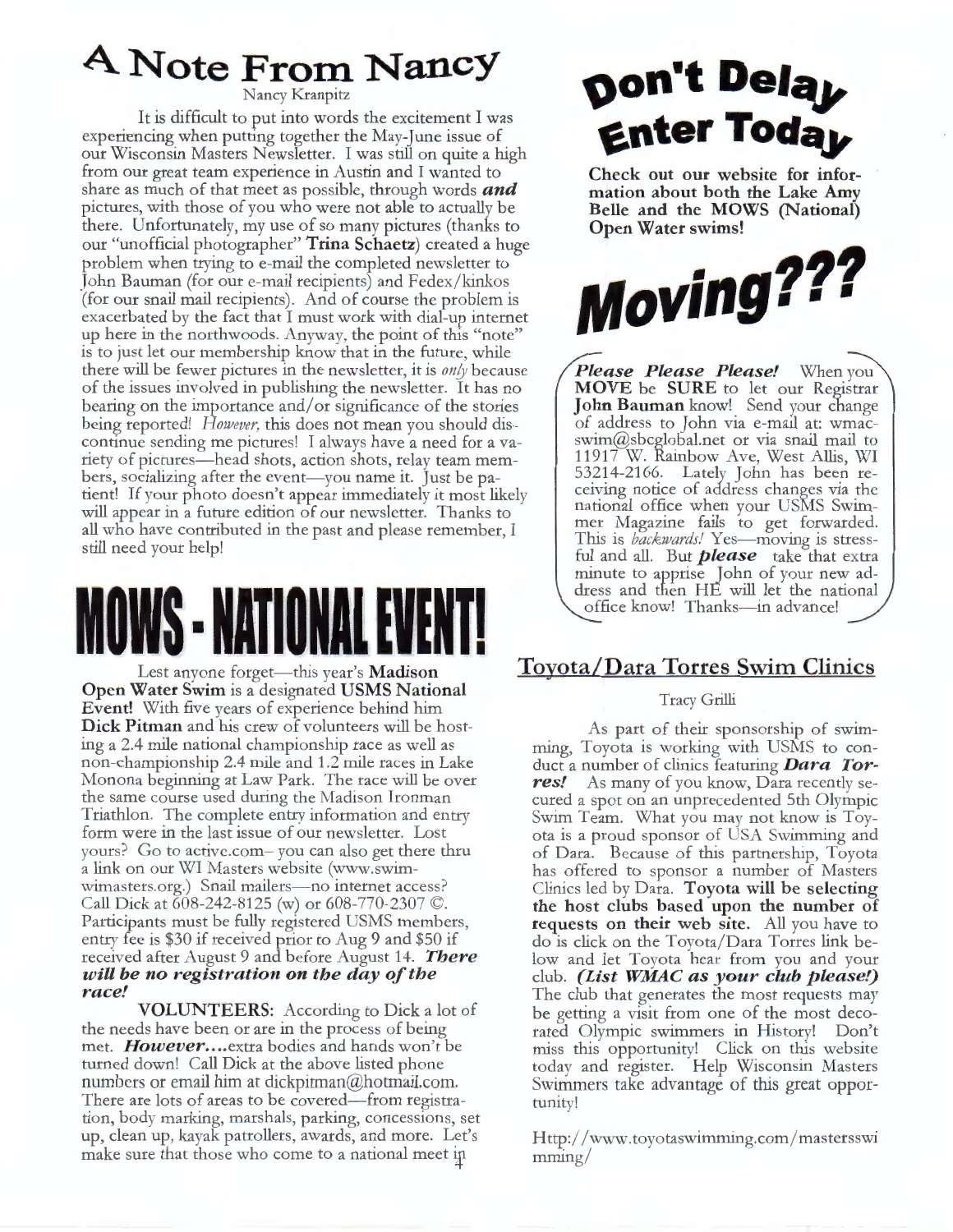# **Oach's Cornel**

*Cogito ergo sum!* If you ever took Latin or European history you might have learned this phrase. It is from the famous French mathematician and philosopher, Rene Descartes. It means "I think, therefore I am." The more complete quotation is this: *Dubito ergo cogito; cogito ergo sum*. The first part means, *I doubt, therefore I think.* 

One of the keys to improving your stroke is to *think* about your stroke while you are swimming—while you are actually performing your particular swimming stroke. If you don't think about it you will probably end up with a sloppy stroke. If *dubito ergo cogito* enters your stream of consciousness while swimming, then you're on the right track! If something doesn't feel right it probably isn't right. On the other hand if your coach tells you to change something in your stroke, you probably will feel a distinct difference. Oh! How we hate change. But sometimes change is good. When your stroke feels comfortable but you're not getting any better *dubitam ergo eram* - you doubt, therefore you're thinking! You had better ask your coach for help! (My Latin is really rusty—thank goodness for Google!)

Simply stated, you should not be thinking about your day ahead *before*  you leave the pool. Swimming requires your concentration! It is as much a thinking exercise (brain calisthenics) as it is a physical exercise. If you apply concentration to your technique you will eventually see your technique improve. I've heard triathletes complain that swimming is so technique oriented, much more so than running or biking. How much thinking do you do when you run? Or bike? Well, you have to pay attention to obstacles, potential dangers, yes; but, how much do you focus on technique? The thing about swimming is that if you don't pay attention to every facet of your stroke you end up with bad habits or reinforcing bad habits. Bad habits often turn into sore muscles or worse-joint injuries.

Another thing we sometimes forget to do is FEEL: feel the water on our fingertips, feel our balance in the water, our alignment, and our rhythm in the water. Sometimes we don't allow ourselves to be sensitive to the medium we are immersed in. When you're swimming do you feel the water running over your fingertips, down your wrist. Past your ears? Do you feel bubbles from slamming your hand into the water? (Did you know that when you create bubbles you also create resistance, drag?) Do you feel your hips sliding side to side (bad), or rotating on that longitudinal axis (good)? Just ask yourself, "What am I feeling right now?" Try closing your eyes and using your senses. You can learn a lot from tuning into your other senses. Your eyes don't tell you much—just where you are. You need to turn the eyes off once in a while.

D a volunteer at the National Champion  $\frac{1}{2}$  only 35  $\infty$ one of July Madison Open Water Swim National Ship 2.4 mile race????? As of Junes had been received! If you enter at least (according to Dick net) you are thinking about it! make this event swim Will YOU be a competitor or National part to consin on the YOUR



**Suzi Green** 



**Jessica Connors, Geoff Mykleby,** and **Kimberly Von During**  at the YMCA Nationals in Ft. Lauderdale, FL.

Do you count your strokes? What are you feeling when you count your strokes? Do you feel anxious? Do you feel yourself reaching farther out to grab as much water as possible? Or, do you feel yourself stabbing the water too deep? This results in very little water being pushed back. Do you glide? I listened to a very famous coach once tell a swimmer who asked if she should glide more: "Glide?" he asked her. "There's no glide in freestyle!" So, if you're trying to reduce your stroke count by gliding, uh-uh, you should try to get more power out of each stroke and achieve something I call *sustained momentum.* On GoSwim.tv there is a drill entitled "Reach, Ride & Grab" which shows a swimmer *ridingfarward* into the *grab* and pull. You need to focus on grabbing the power that is in front of you.

Can you count your strokes in open water? Yes, you can try. If you know how many strokes you rake for a 25 yd pool, then you can try to use that formula when you swim in open water. I use 16-17 strokes per 25. When I count to 130 then I can reasonably guess that I've swum 200 yards. (Continued on page 6)